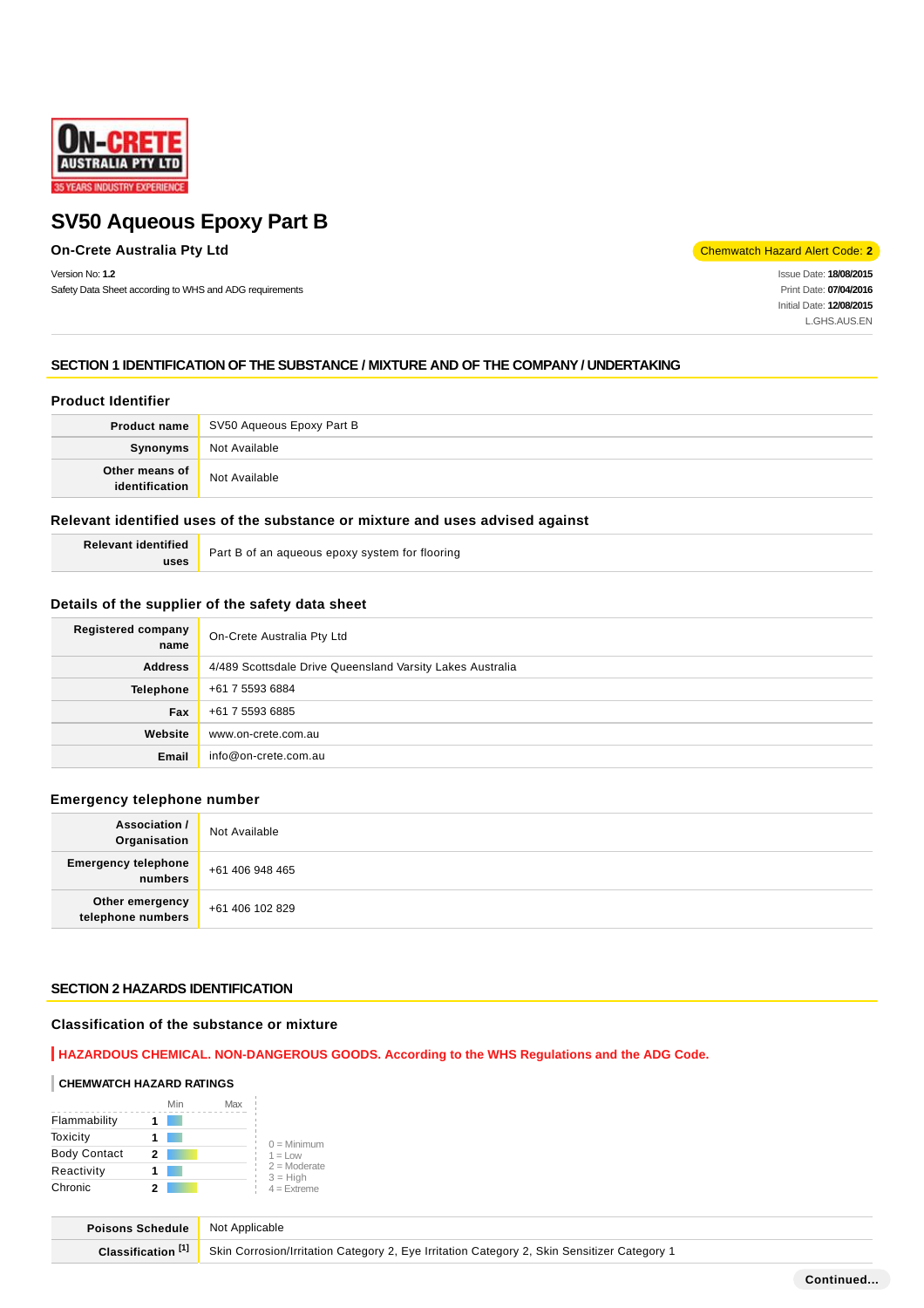| Legend:                   | 1. Classified by Chemwatch; 2. Classification drawn from HSIS; 3. Classification drawn from EC Directive 1272/2008 - Annex<br>VI |
|---------------------------|----------------------------------------------------------------------------------------------------------------------------------|
| Label elements            |                                                                                                                                  |
| <b>GHS label elements</b> |                                                                                                                                  |
| <b>SIGNAL WORD</b>        | <b>WARNING</b>                                                                                                                   |
| Hazard statement(s)       |                                                                                                                                  |
| H315                      | Causes skin irritation.                                                                                                          |
| H319                      | Causes serious eye irritation.                                                                                                   |
| H317                      | May cause an allergic skin reaction.                                                                                             |

# **Precautionary statement(s) Prevention**

| P280             | Wear protective gloves/protective clothing/eye protection/face protection. |
|------------------|----------------------------------------------------------------------------|
| P <sub>261</sub> | Avoid breathing dust/fume/gas/mist/vapours/spray.                          |
| P272             | Contaminated work clothing should not be allowed out of the workplace.     |

# **Precautionary statement(s) Response**

| P362           | Take off contaminated clothing and wash before reuse.                                                                               |
|----------------|-------------------------------------------------------------------------------------------------------------------------------------|
| P363           | Wash contaminated clothing before reuse.                                                                                            |
| P302+P352      | IF ON SKIN: Wash with plenty of soap and water.                                                                                     |
| P305+P351+P338 | IF IN EYES: Rinse cautiously with water for several minutes. Remove contact lenses, if present and easy to do. Continue<br>rinsing. |
| P333+P313      | If skin irritation or rash occurs: Get medical advice/attention.                                                                    |
| P337+P313      | If eye irritation persists: Get medical advice/attention.                                                                           |

# **Precautionary statement(s) Storage**

Not Applicable

# **Precautionary statement(s) Disposal**

**P501** Dispose of contents/container in accordance with local regulations.

# **SECTION 3 COMPOSITION / INFORMATION ON INGREDIENTS**

# **Substances**

See section below for composition of Mixtures

### **Mixtures**

| <b>CAS No</b> | %[weight] | <b>Name</b>                                          |
|---------------|-----------|------------------------------------------------------|
| 58033-87-7    | $30 - 60$ | thujane, didehydro derivative (polyaminoamide resin) |
| 7631-99-4     | $\leq$    | sodium nitrate                                       |
| 55965-84-9    | $\leq$    | isothiazolinones, mixed                              |

# **SECTION 4 FIRST AID MEASURES**

#### **Description of first aid measures**

| <b>Eye Contact</b> | If this product comes in contact with the eyes:<br>▶ Wash out immediately with fresh running water.<br>Ensure complete irrigation of the eye by keeping eyelids apart and away from eye and moving the eyelids by occasionally<br>lifting the upper and lower lids.<br>▶ Seek medical attention without delay; if pain persists or recurs seek medical attention.<br>Removal of contact lenses after an eye injury should only be undertaken by skilled personnel. |
|--------------------|--------------------------------------------------------------------------------------------------------------------------------------------------------------------------------------------------------------------------------------------------------------------------------------------------------------------------------------------------------------------------------------------------------------------------------------------------------------------|
|--------------------|--------------------------------------------------------------------------------------------------------------------------------------------------------------------------------------------------------------------------------------------------------------------------------------------------------------------------------------------------------------------------------------------------------------------------------------------------------------------|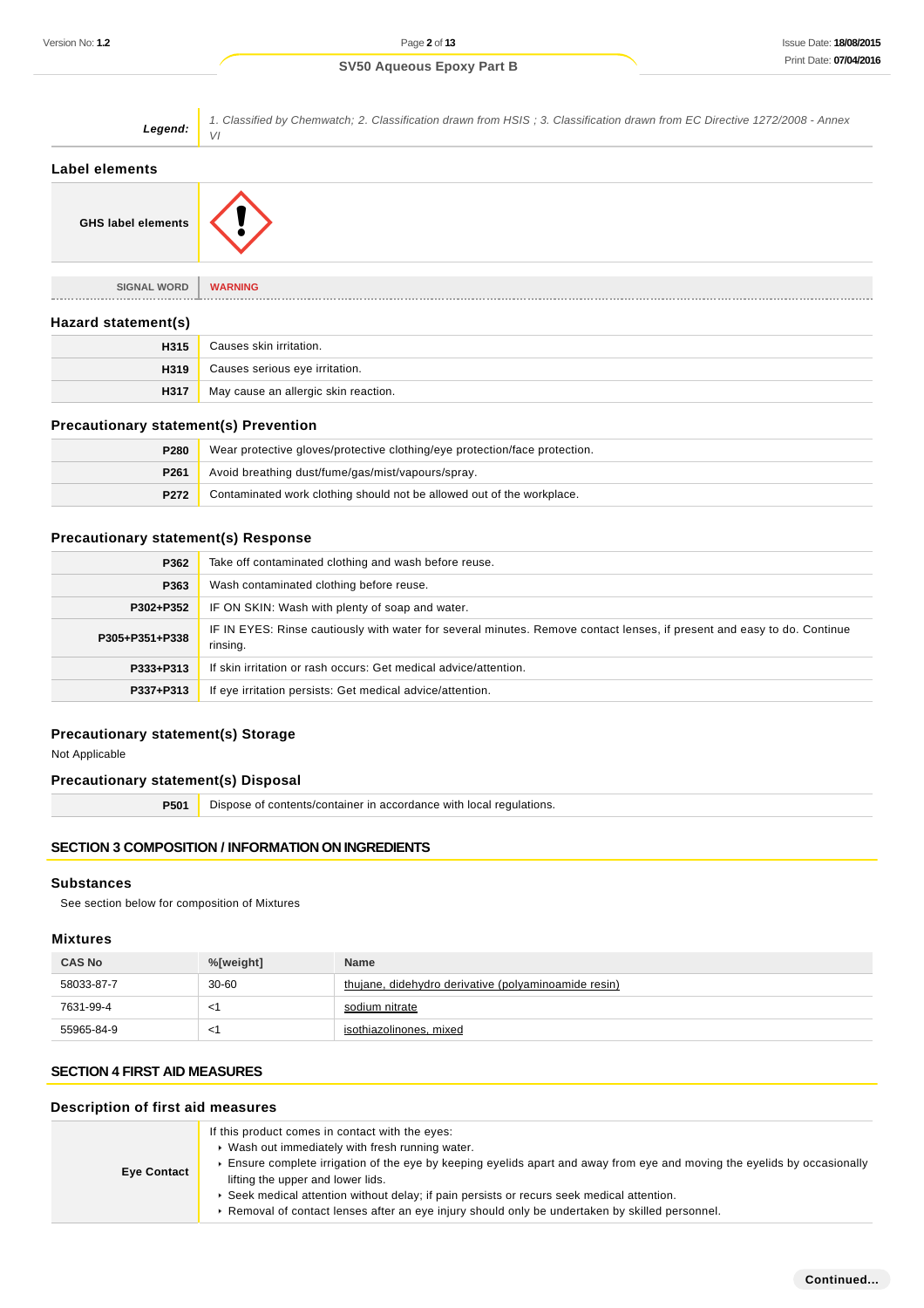| <b>Skin Contact</b> | If skin contact occurs:<br>Immediately remove all contaminated clothing, including footwear.<br>Flush skin and hair with running water (and soap if available).<br>▶ Seek medical attention in event of irritation.                                                                                                                                                                                                                                                                                   |
|---------------------|-------------------------------------------------------------------------------------------------------------------------------------------------------------------------------------------------------------------------------------------------------------------------------------------------------------------------------------------------------------------------------------------------------------------------------------------------------------------------------------------------------|
| Inhalation          | If fumes, aerosols or combustion products are inhaled remove from contaminated area.<br>• Other measures are usually unnecessary.                                                                                                                                                                                                                                                                                                                                                                     |
| Ingestion           | If swallowed do <b>NOT</b> induce vomiting.<br>If vomiting occurs, lean patient forward or place on left side (head-down position, if possible) to maintain open airway and<br>prevent aspiration.<br>• Observe the patient carefully.<br>► Never give liquid to a person showing signs of being sleepy or with reduced awareness; i.e. becoming unconscious.<br>► Give water to rinse out mouth, then provide liquid slowly and as much as casualty can comfortably drink.<br>▶ Seek medical advice. |

# **Indication of any immediate medical attention and special treatment needed**

Treat symptomatically.

# **SECTION 5 FIREFIGHTING MEASURES**

### **Extinguishing media**

- Water spray or fog.
- Foam.
- Dry chemical powder.
- BCF (where regulations permit).
- Carbon dioxide.

# **Special hazards arising from the substrate or mixture**

| Fire Incompatibility | Avoid contamination with oxidising agents i.e. nitrates, oxidising acids, chlorine bleaches, pool chlorine etc. as ignition may<br>result |
|----------------------|-------------------------------------------------------------------------------------------------------------------------------------------|
|                      |                                                                                                                                           |

# **Advice for firefighters**

| <b>Fire Fighting</b>         | Alert Fire Brigade and tell them location and nature of hazard.<br>▶ Wear full body protective clothing with breathing apparatus.<br>► Prevent, by any means available, spillage from entering drains or water course.<br>► Use water delivered as a fine spray to control fire and cool adjacent area.<br>Avoid spraying water onto liquid pools.<br>▶ DO NOT approach containers suspected to be hot.<br>► Cool fire exposed containers with water spray from a protected location.<br>If safe to do so, remove containers from path of fire. |
|------------------------------|-------------------------------------------------------------------------------------------------------------------------------------------------------------------------------------------------------------------------------------------------------------------------------------------------------------------------------------------------------------------------------------------------------------------------------------------------------------------------------------------------------------------------------------------------|
| <b>Fire/Explosion Hazard</b> | $\triangleright$ Combustible.<br>▶ Slight fire hazard when exposed to heat or flame.<br>► Heating may cause expansion or decomposition leading to violent rupture of containers.<br>• On combustion, may emit toxic fumes of carbon monoxide (CO).<br>• May emit acrid smoke.<br>• Mists containing combustible materials may be explosive.<br>Combustion products include; carbon dioxide (CO2) nitrogen oxides (NOx) other pyrolysis products typical of burning organic<br>materialMay emit poisonous fumes. May emit corrosive fumes.       |

# **SECTION 6 ACCIDENTAL RELEASE MEASURES**

### **Personal precautions, protective equipment and emergency procedures**

| <b>Minor Spills</b> | ▶ Remove all ignition sources.<br>Clean up all spills immediately.<br>Avoid breathing vapours and contact with skin and eyes.<br>► Control personal contact with the substance, by using protective equipment.<br>► Contain and absorb spill with sand, earth, inert material or vermiculite.<br>$\cdot$ Wipe up.<br>• Place in a suitable, labelled container for waste disposal. |  |  |  |  |
|---------------------|------------------------------------------------------------------------------------------------------------------------------------------------------------------------------------------------------------------------------------------------------------------------------------------------------------------------------------------------------------------------------------|--|--|--|--|
| <b>Major Spills</b> | Chemical Class: amines, alkyl<br>For release onto land: recommended sorbents listed in order of priority.<br>SORBENT<br><b>RANK</b><br><b>APPLICATION</b><br><b>COLLECTION</b><br><b>LIMITATIONS</b><br><b>TYPE</b><br><b>LAND SPILL - SMALL</b>                                                                                                                                   |  |  |  |  |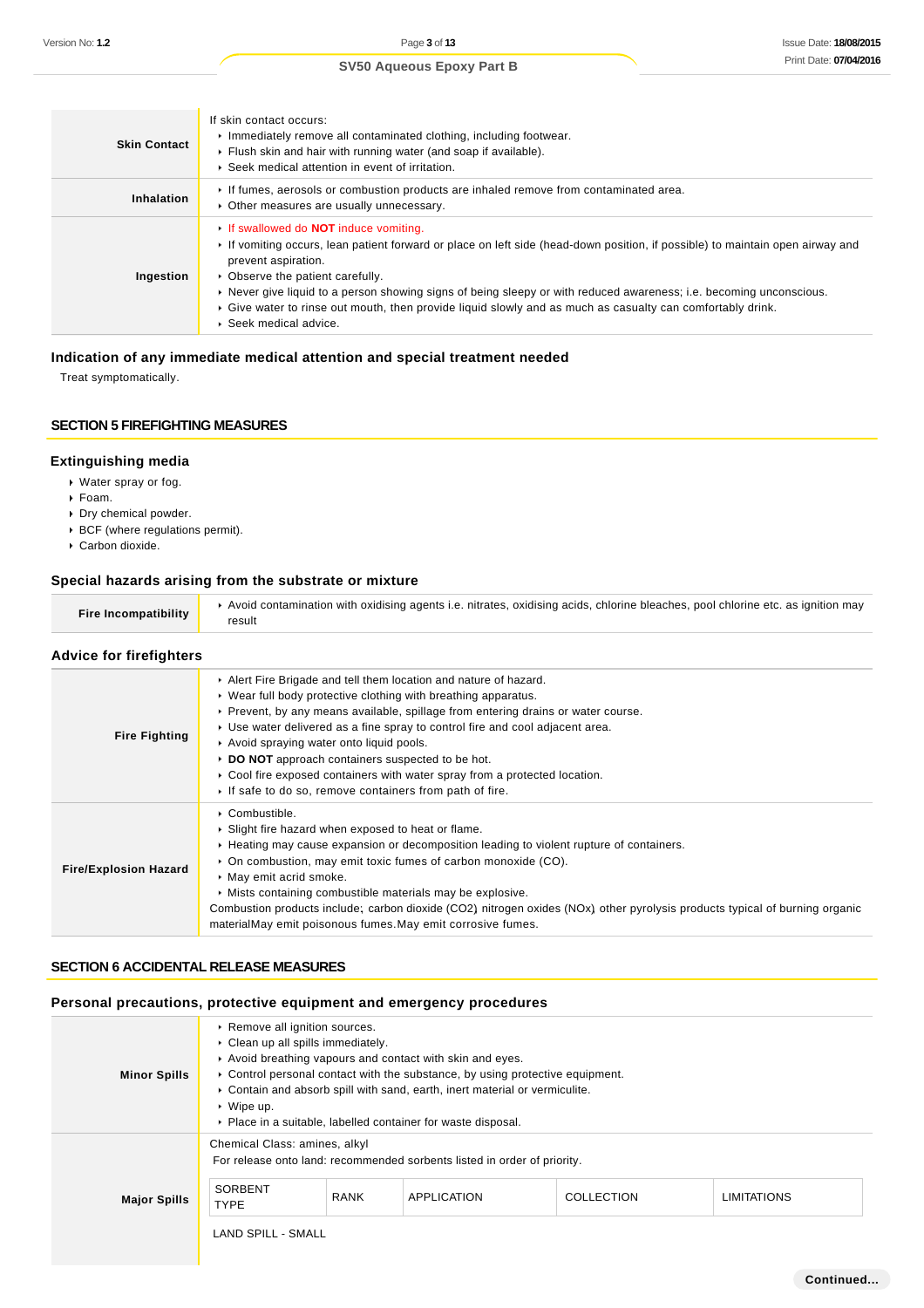| cross-linked polymer - particulate | 1              | shovel | shovel    | R. W. SS       |
|------------------------------------|----------------|--------|-----------|----------------|
| cross-linked polymer - pillow      | 1              | throw  | pitchfork | R, DGC, RT     |
| sorbent clay - particulate         | 2              | shovel | shovel    | R, I, P        |
| wood fiber - pillow                | 3              | throw  | pitchfork | R, P, DGC, RT, |
| treated wood fibre - pillow        | 3              | throw  | pitchfork | DGC. RT        |
| foamed glass - pillow              | $\overline{4}$ | throw  | pitchfork | R, P, DGC, RT  |
| LAND SPILL - MEDIUM                |                |        |           |                |

| cross-linked polymer -particulate |   | blower | skiploader | R, W, SS        |
|-----------------------------------|---|--------|------------|-----------------|
| cross-linked polymer - pillow     |   | throw  | skiploader | R, DGC, RT      |
| sorbent clay - particulate        | 3 | blower | skiploader | R. I. P         |
| polypropylene - particulate       | 3 | blower | skiploader | W. SS, DGC      |
| expanded mineral - particulate    | 4 | blower | skiploader | R. I. W. P. DGC |
| polypropylene - mat               | 4 | throw  | skiploader | DGC, RT         |

#### Legend

DGC: Not effective where ground cover is dense

R; Not reusable

I: Not incinerable

P: Effectiveness reduced when rainy

RT:Not effective where terrain is rugged

SS: Not for use within environmentally sensitive sites

W: Effectiveness reduced when windy

Reference: Sorbents for Liquid Hazardous Substance Cleanup and Control;

R.W Melvold et al: Pollution Technology Review No. 150: Noyes Data Corporation 1988

#### NOTE:

Organic absorbents have been known to ignite when contaminated with amines in closed containers. Certain cellulosic materials used for spill cleanup such as wood chips or sawdust have shown reactivity with ethyleneamines and should be avoided.

Moderate hazard.

- Clear area of personnel and move upwind.
- Alert Fire Brigade and tell them location and nature of hazard.
- Wear breathing apparatus plus protective gloves.
- Prevent, by any means available, spillage from entering drains or water course.
- ▶ No smoking, naked lights or ignition sources.
- **Increase ventilation.**
- Stop leak if safe to do so.
- Contain spill with sand, earth or vermiculite.
- Collect recoverable product into labelled containers for recycling.
- Absorb remaining product with sand, earth or vermiculite.
- Collect solid residues and seal in labelled drums for disposal.
- Wash area and prevent runoff into drains.
- If contamination of drains or waterways occurs, advise emergency services.

Personal Protective Equipment advice is contained in Section 8 of the SDS.

### **SECTION 7 HANDLING AND STORAGE**

#### **Precautions for safe handling**

|               | DO NOT allow clothing wet with material to stay in contact with skin<br>Avoid all personal contact, including inhalation. |
|---------------|---------------------------------------------------------------------------------------------------------------------------|
|               | ▶ Wear protective clothing when risk of exposure occurs.                                                                  |
|               | ▶ Use in a well-ventilated area.                                                                                          |
|               | ▶ Prevent concentration in hollows and sumps.                                                                             |
|               | DO NOT enter confined spaces until atmosphere has been checked.                                                           |
|               | Avoid smoking, naked lights or ignition sources.                                                                          |
| Safe handling | Avoid contact with incompatible materials.                                                                                |
|               | • When handling, DO NOT eat, drink or smoke.                                                                              |
|               | ▶ Keep containers securely sealed when not in use.                                                                        |
|               | Avoid physical damage to containers.                                                                                      |
|               | Always wash hands with soap and water after handling.                                                                     |
|               | ▶ Work clothes should be laundered separately.                                                                            |
|               | ▶ Use good occupational work practice.                                                                                    |
|               | ► Observe manufacturer's storage and handling recommendations contained within this SDS.                                  |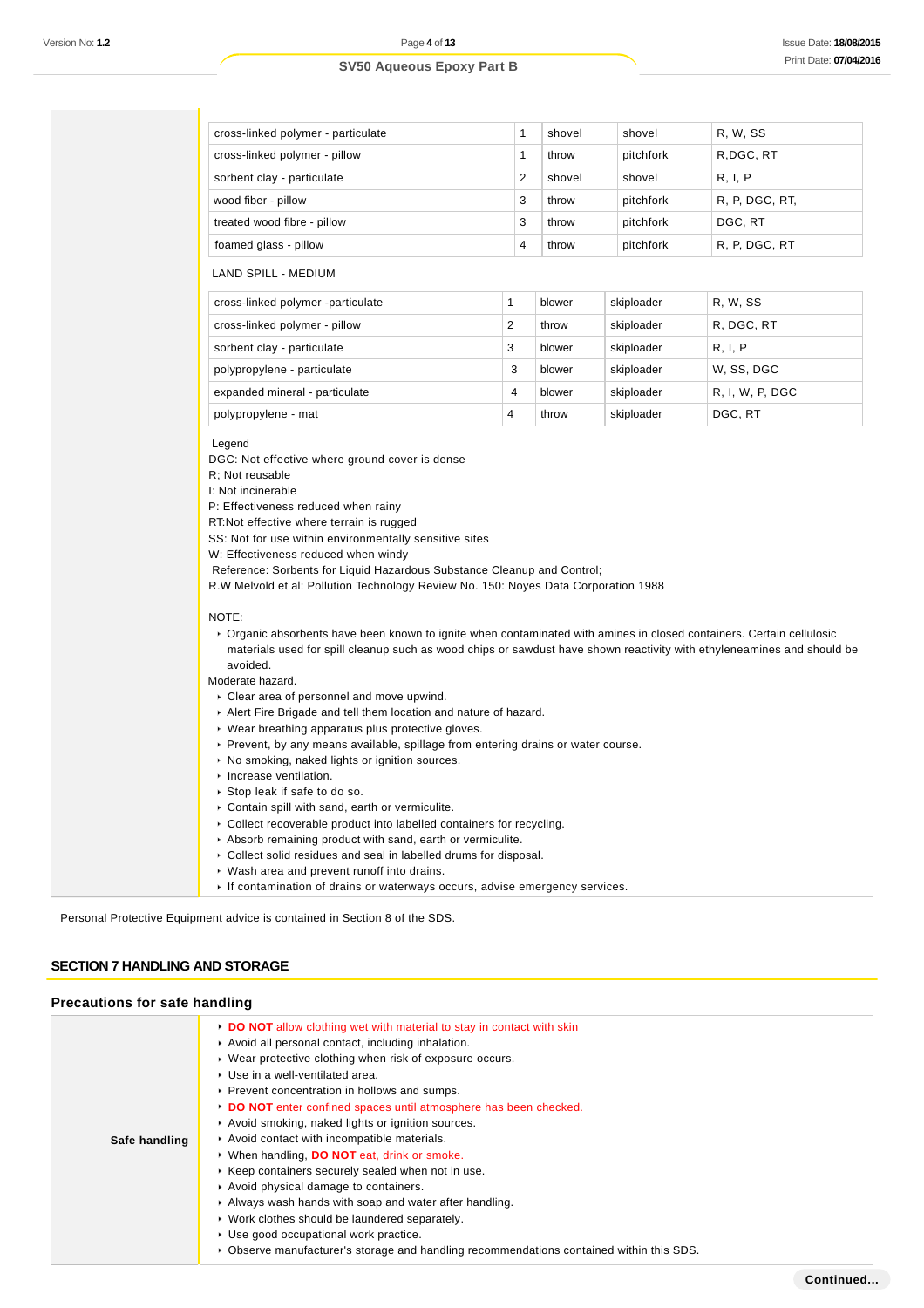### Atmosphere should be regularly checked against established exposure standards to ensure safe working conditions. **Other information** ▶ Store in original containers.  $\triangleright$  Keep containers securely sealed. ▶ No smoking, naked lights or ignition sources. Store in a cool, dry, well-ventilated area. Store away from incompatible materials and foodstuff containers. Protect containers against physical damage and check regularly for leaks. Observe manufacturer's storage and handling recommendations contained within this SDS.

### **Conditions for safe storage, including any incompatibilities**

| Suitable container         | $\triangleright$ Metal can or drum<br>▶ Packaging as recommended by manufacturer.<br>▶ Check all containers are clearly labelled and free from leaks. |
|----------------------------|-------------------------------------------------------------------------------------------------------------------------------------------------------|
| Storage<br>incompatibility | Avoid reaction with oxidising agents                                                                                                                  |
|                            |                                                                                                                                                       |



**0** — May be stored together with specific preventions

 $-$  May be stored together

# **SECTION 8 EXPOSURE CONTROLS / PERSONAL PROTECTION**

### **Control parameters**

### **OCCUPATIONAL EXPOSURE LIMITS (OEL)**

#### **INGREDIENT DATA**

Not Available

#### **EMERGENCY LIMITS**

| Ingredient                                                 | <b>Material name</b> | TEEL-1            | TEEL-2              | TEEL-3    |
|------------------------------------------------------------|----------------------|-------------------|---------------------|-----------|
| sodium nitrate                                             | Sodium nitrate       | $12 \text{ mg/m}$ | 130 mg/m3           | 250 mg/m3 |
|                                                            |                      |                   |                     |           |
| Ingredient                                                 | <b>Original IDLH</b> |                   | <b>Revised IDLH</b> |           |
| thujane, didehydro<br>derivative<br>(polyaminoamide resin) | Not Available        |                   | Not Available       |           |
| sodium nitrate                                             | Not Available        |                   | Not Available       |           |
| isothiazolinones, mixed                                    | Not Available        |                   | Not Available       |           |

### **MATERIAL DATA**

Sensory irritants are chemicals that produce temporary and undesirable side-effects on the eyes, nose or throat. Historically occupational exposure standards for these irritants have been based on observation of workers' responses to various airborne concentrations. Present day expectations require that nearly every individual should be protected against even minor sensory irritation and exposure standards are established using uncertainty factors or safety factors of 5 to 10 or more. On occasion animal no-observable-effect-levels (NOEL) are used to determine these limits where human results are unavailable. An additional approach, typically used by the TLV committee (USA) in determining respiratory standards for this group of chemicals, has been to assign ceiling values (TLV C) to rapidly acting irritants and to assign short-term exposure limits (TLV STELs) when the weight of evidence from irritation, bioaccumulation and other endpoints combine to warrant such a limit. In contrast the MAK Commission (Germany) uses a five-category system based on intensive odour, local irritation, and elimination half-life. However this system is being replaced to be consistent with the European Union (EU) Scientific Committee for Occupational Exposure Limits (SCOEL); this is more closely allied to that of the USA.

OSHA (USA) concluded that exposure to sensory irritants can:

- cause inflammation
- cause increased susceptibility to other irritants and infectious agents
- lead to permanent injury or dysfunction
- permit greater absorption of hazardous substances and
- acclimate the worker to the irritant warning properties of these substances thus increasing the risk of overexposure.

Polyamide hardeners have much reduced volatility, toxicity and are much less irritating to the skin and eyes than amine hardeners. However commercial polyamides may contain a percentage of residual unreacted amine and all unnecessary contact should be avoided.

#### **Exposure controls**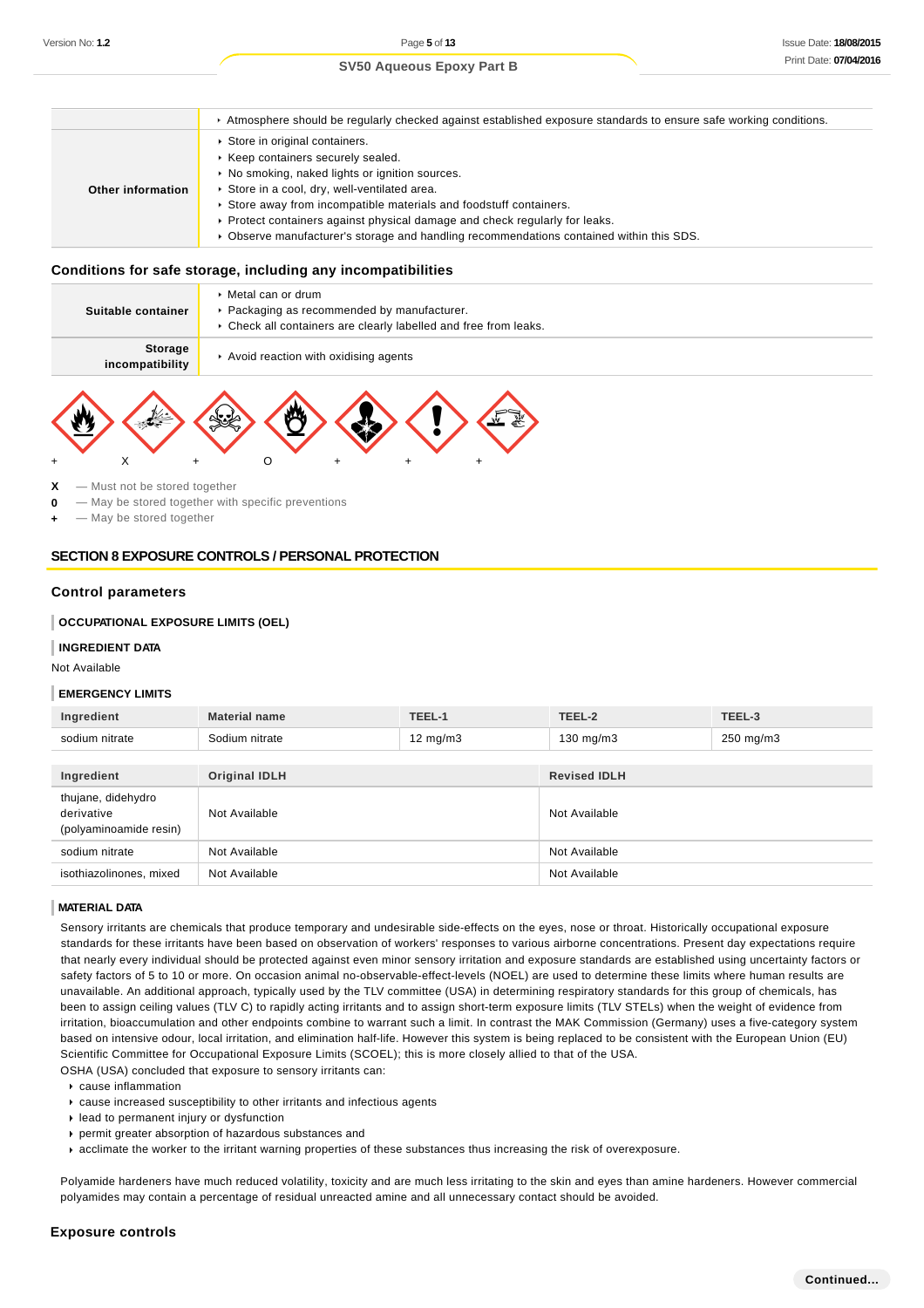|                                     | Engineering controls are used to remove a hazard or place a barrier between the worker and the hazard. Well-designed<br>engineering controls can be highly effective in protecting workers and will typically be independent of worker interactions to<br>provide this high level of protection.<br>The basic types of engineering controls are:<br>Process controls which involve changing the way a job activity or process is done to reduce the risk.<br>Enclosure and/or isolation of emission source which keeps a selected hazard "physically" away from the worker and<br>ventilation that strategically "adds" and "removes" air in the work environment. Ventilation can remove or dilute an air<br>contaminant if designed properly. The design of a ventilation system must match the particular process and chemical or<br>contaminant in use.<br>Employers may need to use multiple types of controls to prevent employee overexposure.<br>General exhaust is adequate under normal operating conditions. Local exhaust ventilation may be required in special<br>circumstances. If risk of overexposure exists, wear approved respirator. Supplied-air type respirator may be required in<br>special circumstances. Correct fit is essential to ensure adequate protection. Provide adequate ventilation in warehouses and<br>enclosed storage areas. Air contaminants generated in the workplace possess varying "escape" velocities which, in turn,<br>determine the "capture velocities" of fresh circulating air required to effectively remove the contaminant. |                                     |                                      |  |  |  |
|-------------------------------------|-------------------------------------------------------------------------------------------------------------------------------------------------------------------------------------------------------------------------------------------------------------------------------------------------------------------------------------------------------------------------------------------------------------------------------------------------------------------------------------------------------------------------------------------------------------------------------------------------------------------------------------------------------------------------------------------------------------------------------------------------------------------------------------------------------------------------------------------------------------------------------------------------------------------------------------------------------------------------------------------------------------------------------------------------------------------------------------------------------------------------------------------------------------------------------------------------------------------------------------------------------------------------------------------------------------------------------------------------------------------------------------------------------------------------------------------------------------------------------------------------------------------------------------------------------------------------------------|-------------------------------------|--------------------------------------|--|--|--|
|                                     | Type of Contaminant:                                                                                                                                                                                                                                                                                                                                                                                                                                                                                                                                                                                                                                                                                                                                                                                                                                                                                                                                                                                                                                                                                                                                                                                                                                                                                                                                                                                                                                                                                                                                                                |                                     | Air Speed:                           |  |  |  |
|                                     | solvent, vapours, degreasing etc., evaporating from tank (in still air).                                                                                                                                                                                                                                                                                                                                                                                                                                                                                                                                                                                                                                                                                                                                                                                                                                                                                                                                                                                                                                                                                                                                                                                                                                                                                                                                                                                                                                                                                                            |                                     | $0.25 - 0.5$ m/s<br>$(50-100 f/min)$ |  |  |  |
| Appropriate<br>engineering controls | aerosols, fumes from pouring operations, intermittent container filling, low speed conveyer transfers,<br>welding, spray drift, plating acid fumes, pickling (released at low velocity into zone of active<br>generation)                                                                                                                                                                                                                                                                                                                                                                                                                                                                                                                                                                                                                                                                                                                                                                                                                                                                                                                                                                                                                                                                                                                                                                                                                                                                                                                                                           |                                     | $0.5 - 1$ m/s<br>$(100-200$ f/min.)  |  |  |  |
|                                     | direct spray, spray painting in shallow booths, drum filling, conveyer loading, crusher dusts, gas<br>discharge (active generation into zone of rapid air motion)                                                                                                                                                                                                                                                                                                                                                                                                                                                                                                                                                                                                                                                                                                                                                                                                                                                                                                                                                                                                                                                                                                                                                                                                                                                                                                                                                                                                                   |                                     | $1 - 2.5$ m/s<br>(200-500 f/min.)    |  |  |  |
|                                     | grinding, abrasive blasting, tumbling, high speed wheel generated dusts (released at high initial velocity<br>into zone of very high rapid air motion)                                                                                                                                                                                                                                                                                                                                                                                                                                                                                                                                                                                                                                                                                                                                                                                                                                                                                                                                                                                                                                                                                                                                                                                                                                                                                                                                                                                                                              | $2.5 - 10$ m/s<br>(500-2000 f/min.) |                                      |  |  |  |
|                                     | Within each range the appropriate value depends on:                                                                                                                                                                                                                                                                                                                                                                                                                                                                                                                                                                                                                                                                                                                                                                                                                                                                                                                                                                                                                                                                                                                                                                                                                                                                                                                                                                                                                                                                                                                                 |                                     |                                      |  |  |  |
|                                     | Lower end of the range                                                                                                                                                                                                                                                                                                                                                                                                                                                                                                                                                                                                                                                                                                                                                                                                                                                                                                                                                                                                                                                                                                                                                                                                                                                                                                                                                                                                                                                                                                                                                              | Upper end of the range              |                                      |  |  |  |
|                                     | 1: Room air currents minimal or favourable to capture                                                                                                                                                                                                                                                                                                                                                                                                                                                                                                                                                                                                                                                                                                                                                                                                                                                                                                                                                                                                                                                                                                                                                                                                                                                                                                                                                                                                                                                                                                                               | 1: Disturbing room air currents     |                                      |  |  |  |
|                                     | 2: Contaminants of low toxicity or of nuisance value only.                                                                                                                                                                                                                                                                                                                                                                                                                                                                                                                                                                                                                                                                                                                                                                                                                                                                                                                                                                                                                                                                                                                                                                                                                                                                                                                                                                                                                                                                                                                          | 2: Contaminants of high toxicity    |                                      |  |  |  |
|                                     | 3: Intermittent, low production.                                                                                                                                                                                                                                                                                                                                                                                                                                                                                                                                                                                                                                                                                                                                                                                                                                                                                                                                                                                                                                                                                                                                                                                                                                                                                                                                                                                                                                                                                                                                                    | 3: High production, heavy use       |                                      |  |  |  |
|                                     | 4: Large hood or large air mass in motion                                                                                                                                                                                                                                                                                                                                                                                                                                                                                                                                                                                                                                                                                                                                                                                                                                                                                                                                                                                                                                                                                                                                                                                                                                                                                                                                                                                                                                                                                                                                           | 4: Small hood-local control only    |                                      |  |  |  |
|                                     | Simple theory shows that air velocity falls rapidly with distance away from the opening of a simple extraction pipe. Velocity<br>generally decreases with the square of distance from the extraction point (in simple cases). Therefore the air speed at the<br>extraction point should be adjusted, accordingly, after reference to distance from the contaminating source. The air velocity<br>at the extraction fan, for example, should be a minimum of 1-2 m/s (200-400 f/min) for extraction of solvents generated in a<br>tank 2 meters distant from the extraction point. Other mechanical considerations, producing performance deficits within the<br>extraction apparatus, make it essential that theoretical air velocities are multiplied by factors of 10 or more when extraction<br>systems are installed or used.                                                                                                                                                                                                                                                                                                                                                                                                                                                                                                                                                                                                                                                                                                                                                   |                                     |                                      |  |  |  |
| <b>Personal protection</b>          |                                                                                                                                                                                                                                                                                                                                                                                                                                                                                                                                                                                                                                                                                                                                                                                                                                                                                                                                                                                                                                                                                                                                                                                                                                                                                                                                                                                                                                                                                                                                                                                     |                                     |                                      |  |  |  |
| Eye and face<br>protection          | Safety glasses with side shields.<br>Chemical goggles.<br>▶ Contact lenses may pose a special hazard; soft contact lenses may absorb and concentrate irritants. A written policy<br>document, describing the wearing of lenses or restrictions on use, should be created for each workplace or task. This should<br>include a review of lens absorption and adsorption for the class of chemicals in use and an account of injury experience.<br>Medical and first-aid personnel should be trained in their removal and suitable equipment should be readily available. In the<br>event of chemical exposure, begin eye irrigation immediately and remove contact lens as soon as practicable. Lens should<br>be removed at the first signs of eye redness or irritation - lens should be removed in a clean environment only after<br>workers have washed hands thoroughly. [CDC NIOSH Current Intelligence Bulletin 59], [AS/NZS 1336 or national<br>equivalent]                                                                                                                                                                                                                                                                                                                                                                                                                                                                                                                                                                                                                  |                                     |                                      |  |  |  |
| <b>Skin protection</b>              | See Hand protection below                                                                                                                                                                                                                                                                                                                                                                                                                                                                                                                                                                                                                                                                                                                                                                                                                                                                                                                                                                                                                                                                                                                                                                                                                                                                                                                                                                                                                                                                                                                                                           |                                     |                                      |  |  |  |
| <b>Hands/feet protection</b>        | NOTE:<br>▶ The material may produce skin sensitisation in predisposed individuals. Care must be taken, when removing gloves and<br>other protective equipment, to avoid all possible skin contact.<br>▶ Contaminated leather items, such as shoes, belts and watch-bands should be removed and destroyed.<br>The selection of suitable gloves does not only depend on the material, but also on further marks of quality which vary from<br>manufacturer to manufacturer. Where the chemical is a preparation of several substances, the resistance of the glove<br>material can not be calculated in advance and has therefore to be checked prior to the application.<br>The exact break through time for substances has to be obtained from the manufacturer of the protective gloves and has to<br>be observed when making a final choice.                                                                                                                                                                                                                                                                                                                                                                                                                                                                                                                                                                                                                                                                                                                                      |                                     |                                      |  |  |  |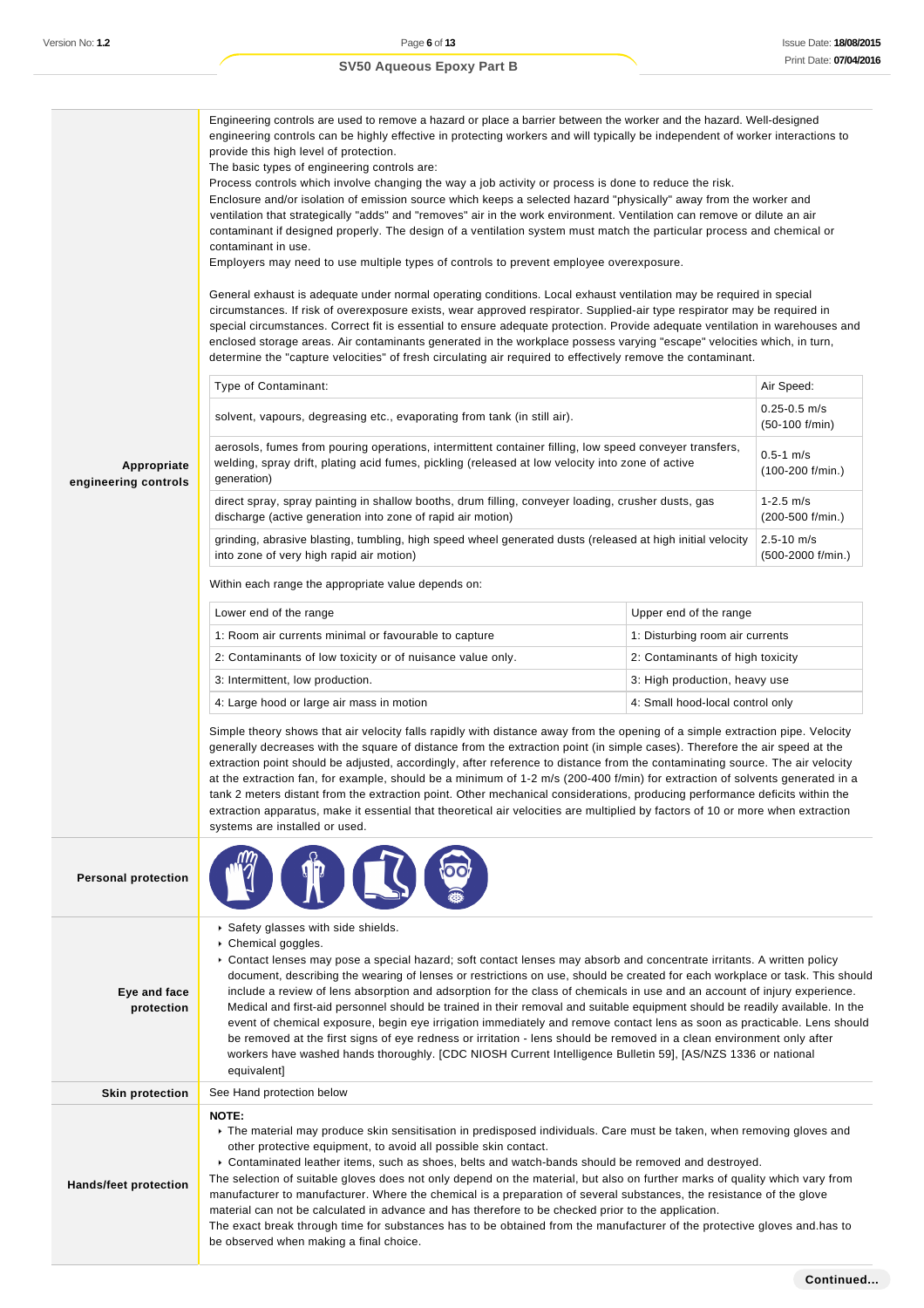### Suitability and durability of glove type is dependent on usage. Important factors in the selection of gloves include:  $\blacktriangleright$  frequency and duration of contact, chemical resistance of glove material, glove thickness and dexterity Select gloves tested to a relevant standard (e.g. Europe EN 374, US F739, AS/NZS 2161.1 or national equivalent). When prolonged or frequently repeated contact may occur, a glove with a protection class of 5 or higher (breakthrough time greater than 240 minutes according to EN 374, AS/NZS 2161.10.1 or national equivalent) is recommended. When only brief contact is expected, a glove with a protection class of 3 or higher (breakthrough time greater than 60 minutes according to EN 374, AS/NZS 2161.10.1 or national equivalent) is recommended. Some glove polymer types are less affected by movement and this should be taken into account when considering gloves for long-term use. ▶ Contaminated gloves should be replaced. Gloves must only be worn on clean hands. After using gloves, hands should be washed and dried thoroughly. Application of a non-perfumed moisturiser is recommended. When handling liquid-grade epoxy resins wear chemically protective gloves (e.g nitrile or nitrile-butatoluene rubber), boots and aprons. **DO NOT** use cotton or leather (which absorb and concentrate the resin), polyvinyl chloride, rubber or polyethylene gloves (which absorb the resin). **DO NOT** use barrier creams containing emulsified fats and oils as these may absorb the resin; silicone-based barrier creams should be reviewed prior to use. **Body protection** See Other protection below **Other protection** ▶ Overalls. ▶ P.V.C. apron. Barrier cream. Skin cleansing cream. ▶ Eve wash unit. **Thermal hazards** Not Available

### **Respiratory protection**

Where the concentration of gas/particulates in the breathing zone, approaches or exceeds the "Exposure Standard" (or ES), respiratory protection is required.

Degree of protection varies with both face-piece and Class of filter; the nature of protection varies with Type of filter.

| <b>Required Minimum Protection Factor</b> | <b>Half-Face Respirator</b> | <b>Full-Face Respirator</b> | <b>Powered Air Respirator</b> |
|-------------------------------------------|-----------------------------|-----------------------------|-------------------------------|
| up to $10 \times ES$                      | AK-AUS P2                   |                             | AK-PAPR-AUS / Class 1 P2      |
| up to $50 \times ES$                      |                             | AK-AUS / Class 1 P2         |                               |
| up to $100 \times ES$                     |                             | AK-2 P2                     | AK-PAPR-2 P2 ^                |

^ - Full-face

A(All classes) = Organic vapours, B AUS or B1 = Acid gasses, B2 = Acid gas or hydrogen cyanide(HCN), B3 = Acid gas or hydrogen cyanide(HCN), E = Sulfur dioxide(SO2), G = Agricultural chemicals, K = Ammonia(NH3), Hg = Mercury, NO = Oxides of nitrogen, MB = Methyl bromide, AX = Low boiling point organic compounds(below 65 degC)

### **SECTION 9 PHYSICAL AND CHEMICAL PROPERTIES**

### **Information on basic physical and chemical properties**

| Appearance                                      | amber         |                                                   |               |
|-------------------------------------------------|---------------|---------------------------------------------------|---------------|
|                                                 |               |                                                   |               |
| <b>Physical state</b>                           | Liquid        | <b>Relative density</b><br>(Water = 1)            |               |
| Odour                                           | Not Available | <b>Partition coefficient</b><br>n-octanol / water | Not Available |
| <b>Odour threshold</b>                          | Not Available | Auto-ignition<br>temperature (°C)                 | Not Available |
| pH (as supplied)                                | Not Available | <b>Decomposition</b><br>temperature               | Not Available |
| Melting point /<br>freezing point $(°C)$        | Not Available | Viscosity (cSt)                                   | Not Available |
| Initial boiling point<br>and boiling range (°C) | 100           | <b>Molecular weight</b><br>(g/mol)                | Not Available |
| Flash point $(°C)$                              | Not Available | <b>Taste</b>                                      | Not Available |
| <b>Evaporation rate</b>                         | Not Available | <b>Explosive properties</b>                       | Not Available |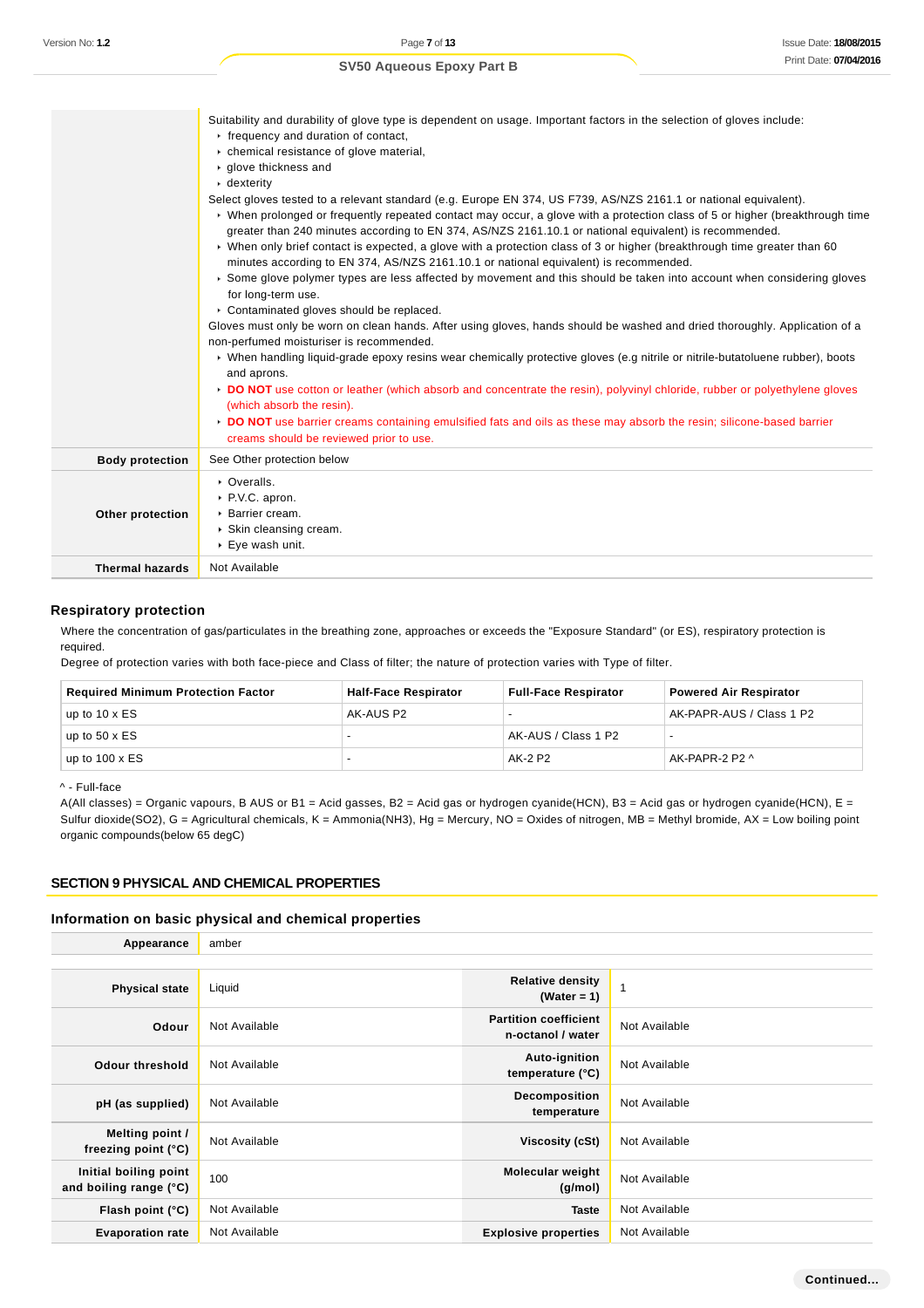| Flammability                           | Not Available | <b>Oxidising properties</b>                | Not Available |
|----------------------------------------|---------------|--------------------------------------------|---------------|
| <b>Upper Explosive Limit</b><br>$(\%)$ | Not Available | <b>Surface Tension</b><br>(dyn/cm or mN/m) | Not Available |
| <b>Lower Explosive Limit</b><br>$(\%)$ | Not Available | <b>Volatile Component</b><br>(%            | Not Available |
| Vapour pressure (kPa)                  | Not Available | Gas group                                  | Not Available |
| Solubility in water<br>(g/L)           | Miscible      | pH as a solution (1%)                      | Not Available |
| Vapour density (Air =<br>1)            | Not Available | VOC g/L                                    | Not Available |

# **SECTION 10 STABILITY AND REACTIVITY**

| Reactivity                                    | See section 7                                                                                                                        |
|-----------------------------------------------|--------------------------------------------------------------------------------------------------------------------------------------|
| <b>Chemical stability</b>                     | • Unstable in the presence of incompatible materials.<br>▶ Product is considered stable.<br>Hazardous polymerisation will not occur. |
| Possibility of<br>hazardous reactions         | See section 7                                                                                                                        |
| <b>Conditions to avoid</b>                    | See section 7                                                                                                                        |
| Incompatible materials                        | See section 7                                                                                                                        |
| <b>Hazardous</b><br>decomposition<br>products | See section 5                                                                                                                        |

# **SECTION 11 TOXICOLOGICAL INFORMATION**

# **Information on toxicological effects**

| <b>Inhaled</b>      | Limited evidence or practical experience suggests that the material may produce irritation of the respiratory system, in a<br>significant number of individuals, following inhalation. In contrast to most organs, the lung is able to respond to a chemical<br>insult by first removing or neutralising the irritant and then repairing the damage. The repair process, which initially evolved to<br>protect mammalian lungs from foreign matter and antigens, may however, produce further lung damage resulting in the<br>impairment of gas exchange, the primary function of the lungs. Respiratory tract irritation often results in an inflammatory<br>response involving the recruitment and activation of many cell types, mainly derived from the vascular system.<br>Inhalation of epoxy resin amine hardener vapours (including polyamines and amine adducts) may produce bronchospasm and<br>coughing episodes lasting days after cessation of the exposure. Even faint traces of these vapours may trigger an intense<br>reaction in individuals showing "amine asthma". The literature records several instances of systemic intoxications following<br>the use of amines in epoxy resin systems.<br>Excessive exposure to the vapours of epoxy amine curing agents may cause both respiratory irritation and central nervous<br>system depression. Signs and symptoms of central nervous system depression, in order of increasing exposure, are<br>headache, dizziness, drowsiness, and incoordination. In short, a single prolonged (measured in hours) or excessive inhalation<br>exposure may cause serious adverse effects, including death.<br>inhalation of vapour from the curing material |
|---------------------|--------------------------------------------------------------------------------------------------------------------------------------------------------------------------------------------------------------------------------------------------------------------------------------------------------------------------------------------------------------------------------------------------------------------------------------------------------------------------------------------------------------------------------------------------------------------------------------------------------------------------------------------------------------------------------------------------------------------------------------------------------------------------------------------------------------------------------------------------------------------------------------------------------------------------------------------------------------------------------------------------------------------------------------------------------------------------------------------------------------------------------------------------------------------------------------------------------------------------------------------------------------------------------------------------------------------------------------------------------------------------------------------------------------------------------------------------------------------------------------------------------------------------------------------------------------------------------------------------------------------------------------------------------------------------------------------------------------------|
| Ingestion           | Accidental ingestion of the material may be damaging to the health of the individual.<br>Ingestion of amine epoxy-curing agents (hardeners) may cause severe abdominal pain, nausea, vomiting or diarrhoea. The<br>vomitus may contain blood and mucous. If death does not occur within 24 hours there may be an improvement in the<br>patients condition for 2-4 days only to be followed by the sudden onset of abdominal pain, board-like abdominal rigidity or<br>hypo-tension; this indicates that delayed gastric or oesophageal corrosive damage has occurred.                                                                                                                                                                                                                                                                                                                                                                                                                                                                                                                                                                                                                                                                                                                                                                                                                                                                                                                                                                                                                                                                                                                                              |
| <b>Skin Contact</b> | Evidence exists, or practical experience predicts, that the material either produces inflammation of the skin in a substantial<br>number of individuals following direct contact, and/or produces significant inflammation when applied to the healthy intact<br>skin of animals, for up to four hours, such inflammation being present twenty-four hours or more after the end of the<br>exposure period. Skin irritation may also be present after prolonged or repeated exposure; this may result in a form of<br>contact dermatitis (nonallergic). The dermatitis is often characterised by skin redness (erythema) and swelling (oedema)<br>which may progress to blistering (vesiculation), scaling and thickening of the epidermis. At the microscopic level there may<br>be intercellular oedema of the spongy layer of the skin (spongiosis) and intracellular oedema of the epidermis.<br>The material may accentuate any pre-existing dermatitis condition<br>Skin contact is not thought to have harmful health effects (as classified under EC Directives); the material may still produce<br>health damage following entry through wounds, lesions or abrasions.<br>Amine epoxy-curing agents (hardeners) may produce primary skin irritation and sensitisation dermatitis in predisposed<br>individuals. Cutaneous reactions include erythema, intolerable itching and severe facial swelling. Blistering, with weeping of<br>serious fluid, and crusting and scaling may also occur.<br>Virtually all of the liquid amine curing agents can cause sensitisation or allergic skin reactions.                                                                                                        |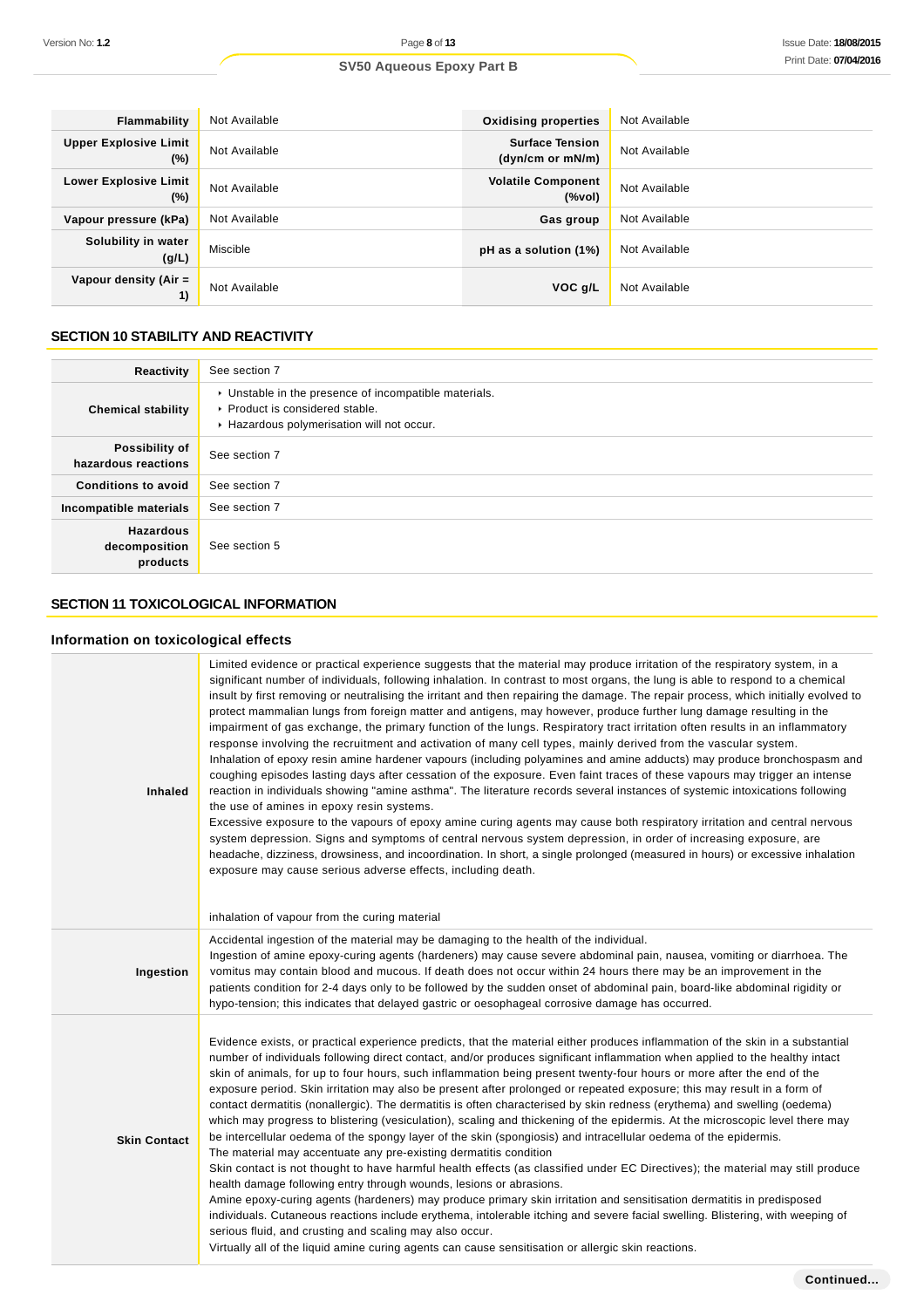|                | Individuals exhibiting "amine dermatitis" may experience a dramatic reaction upon re-exposure to minute quantities. Highly<br>sensitive persons may even react to cured resins containing trace amounts of unreacted amine hardener. Minute quantities<br>of air-borne amine may precipitate intense dermatological symptoms in sensitive individuals. Prolonged or repeated exposure<br>may produce tissue necrosis.<br>NOTE: Susceptibility to this sensitisation will vary from person to person. Also, allergic dermatitis may not appear until after<br>several days or weeks of contact. However, once sensitisation has occurred, exposure of the skin to even very small<br>amounts of the material may cause erythema (redness) and oedema (swelling) at the site. Thus, all skin contact with any<br>epoxy curing agent should be avoided.<br>Open cuts, abraded or irritated skin should not be exposed to this material<br>Entry into the blood-stream through, for example, cuts, abrasions, puncture wounds or lesions, may produce systemic injury<br>with harmful effects. Examine the skin prior to the use of the material and ensure that any external damage is suitably<br>protected.                                                                                                                                                                                                                                                                                                                                                                                                                                                                                                                                                        |
|----------------|-------------------------------------------------------------------------------------------------------------------------------------------------------------------------------------------------------------------------------------------------------------------------------------------------------------------------------------------------------------------------------------------------------------------------------------------------------------------------------------------------------------------------------------------------------------------------------------------------------------------------------------------------------------------------------------------------------------------------------------------------------------------------------------------------------------------------------------------------------------------------------------------------------------------------------------------------------------------------------------------------------------------------------------------------------------------------------------------------------------------------------------------------------------------------------------------------------------------------------------------------------------------------------------------------------------------------------------------------------------------------------------------------------------------------------------------------------------------------------------------------------------------------------------------------------------------------------------------------------------------------------------------------------------------------------------------------------------------------------------------------------------------|
| Eye            | Evidence exists, or practical experience predicts, that the material may cause eye irritation in a substantial number of<br>individuals and/or may produce significant ocular lesions which are present twenty-four hours or more after instillation into the<br>eye(s) of experimental animals.<br>Repeated or prolonged eye contact may cause inflammation characterised by temporary redness (similar to windburn) of the<br>conjunctiva (conjunctivitis); temporary impairment of vision and/or other transient eye damage/ulceration may occur.<br>Vapours of volatile amines cause eye irritation with lachrymation, conjunctivitis and minor transient corneal oedema which<br>results in "halos" around lights (glaucopsia, "blue haze", or "blue-grey haze"). Vision may become misty and halos may appear<br>several hours after workers are exposed to the substance<br>This effect generally disappears spontaneously within a few hours of the end of exposure, and does not produce<br>physiological after-effects. However oedema of the corneal epithelium, which is primarily responsible for vision disturbances,<br>may take more than one or more days to clear, depending on the severity of exposure. Photophobia and discomfort from the<br>roughness of the corneal surface also may occur after greater exposures.<br>Although no detriment to the eye occurs as such, glaucopsia predisposes an affected individual to physical accidents and<br>reduces the ability to undertake skilled tasks such as driving a vehicle.<br>Direct local contact with the liquid may produce eye damage which may be permanent in the case of the lower molecular<br>weight species.                                                                  |
| <b>Chronic</b> | Practical experience shows that skin contact with the material is capable either of inducing a sensitisation reaction in a<br>substantial number of individuals, and/or of producing a positive response in experimental animals.<br>Limited evidence shows that inhalation of the material is capable of inducing a sensitisation reaction in a significant number<br>of individuals at a greater frequency than would be expected from the response of a normal population.<br>Pulmonary sensitisation, resulting in hyperactive airway dysfunction and pulmonary allergy may be accompanied by fatigue,<br>malaise and aching. Significant symptoms of exposure may persist for extended periods, even after exposure ceases.<br>Symptoms can be activated by a variety of nonspecific environmental stimuli such as automobile exhaust, perfumes and<br>passive smoking.<br>Inhalation of epoxy resin amine hardener vapours (including polyamines and amine adducts) may produce bronchospasm and<br>coughing episodes lasting days after cessation of the exposure. Even faint traces of these vapours may trigger an intense<br>reaction in individuals showing "amine asthma". The literature records several instances of systemic intoxications following<br>the use of amines in epoxy resin systems.<br>Excessive exposure to the vapours of epoxy amine curing agents may cause both respiratory irritation and central nervous<br>system depression. Signs and symptoms of central nervous system depression, in order of increasing exposure, are<br>headache, dizziness, drowsiness, and incoordination. In short, a single prolonged (measured in hours) or excessive inhalation<br>exposure may cause serious adverse effects, including death. |

Sensitisation may give severe responses to very low levels of exposure, in situations where exposure may occur.

| <b>SV50 Aqueous Epoxy</b><br>Part B                           | <b>TOXICITY</b><br>Not Available                                                                                                                                                                                                | <b>IRRITATION</b><br>Not Available |
|---------------------------------------------------------------|---------------------------------------------------------------------------------------------------------------------------------------------------------------------------------------------------------------------------------|------------------------------------|
| thujane, didehydro<br>derivative<br>(polyaminoamide<br>resin) | <b>TOXICITY</b><br>Not Available                                                                                                                                                                                                | <b>IRRITATION</b><br>Not Available |
| sodium nitrate                                                | <b>TOXICITY</b><br>dermal (rat) LD50: $>5000$ mg/kg <sup>[1]</sup><br>Oral (rat) LD50: 1267 mg/kg <sup>[2]</sup>                                                                                                                | <b>IRRITATION</b><br>Nil reported  |
| isothiazolinones,<br>mixed                                    | <b>TOXICITY</b><br>Oral (rat) LD50: 53 mg/kgd <sup>[2]</sup>                                                                                                                                                                    | <b>IRRITATION</b><br>Nil reported  |
| Legend:                                                       | 1. Value obtained from Europe ECHA Registered Substances - Acute toxicity 2.* Value obtained from manufacturer's SDS.<br>Unless otherwise specified data extracted from RTECS - Register of Toxic Effect of chemical Substances |                                    |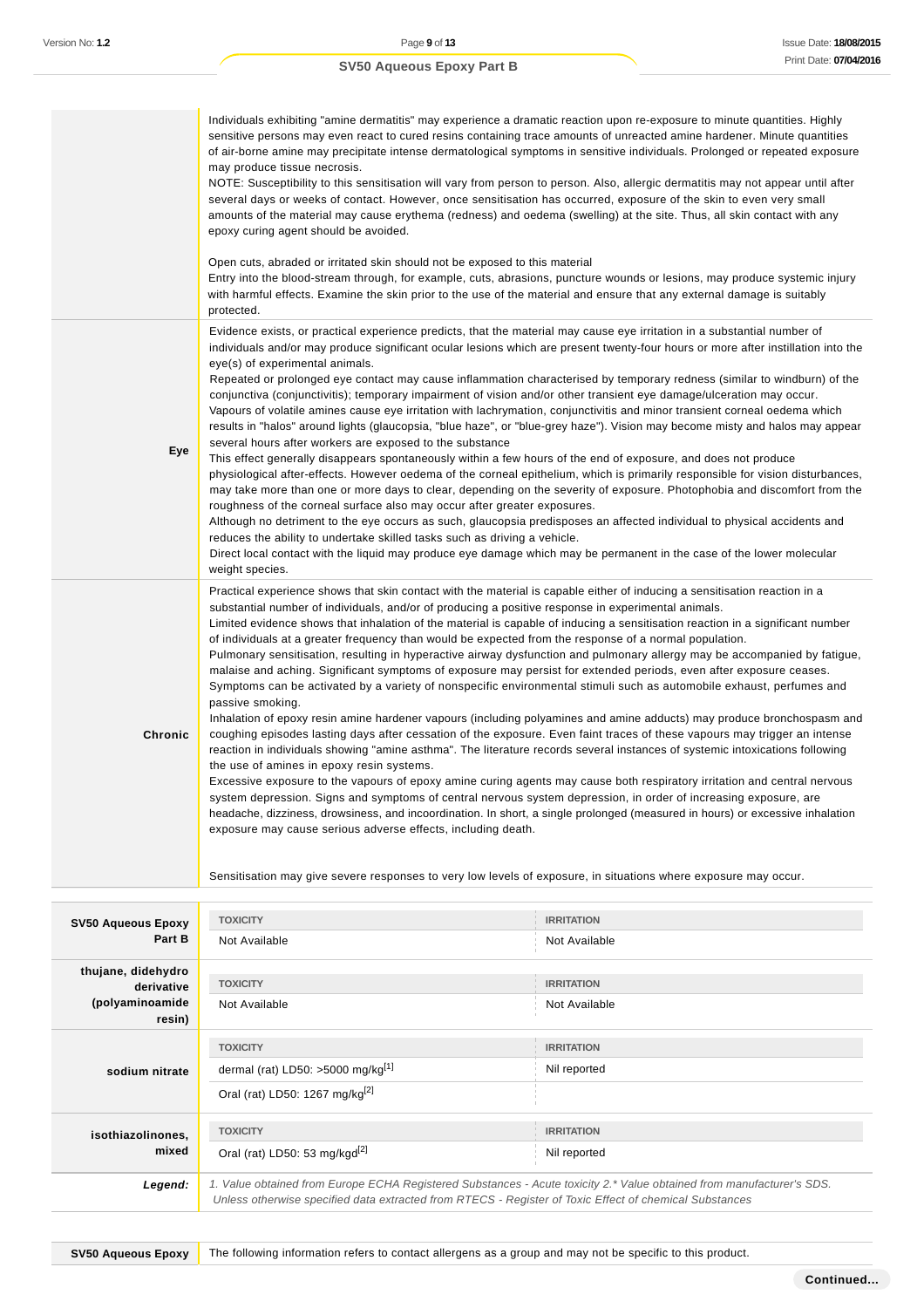### **Part B** Contact allergies quickly manifest themselves as contact eczema, more rarely as urticaria or Quincke's oedema. The pathogenesis of contact eczema involves a cell-mediated (T lymphocytes) immune reaction of the delayed type. Other allergic skin reactions, e.g. contact urticaria, involve antibody-mediated immune reactions. The significance of the contact allergen is not simply determined by its sensitisation potential: the distribution of the substance and the opportunities for contact with it are equally important. A weakly sensitising substance which is widely distributed can be a more important allergen than one with stronger sensitising potential with which few individuals come into contact. From a clinical point of view, substances are noteworthy if they produce an allergic test reaction in more than 1% of the persons tested. No significant acute toxicological data identified in literature search. **THUJANE, DIDEHYDRO DERIVATIVE (POLYAMINOAMIDE RESIN)** No significant acute toxicological data identified in literature search. **SODIUM NITRATE** Asthma-like symptoms may continue for months or even years after exposure to the material ceases. This may be due to a non-allergenic condition known as reactive airways dysfunction syndrome (RADS) which can occur following exposure to high levels of highly irritating compound. Key criteria for the diagnosis of RADS include the absence of preceding respiratory disease, in a non-atopic individual, with abrupt onset of persistent asthma-like symptoms within minutes to hours of a documented exposure to the irritant. A reversible airflow pattern, on spirometry, with the presence of moderate to severe bronchial hyperreactivity on methacholine challenge testing and the lack of minimal lymphocytic inflammation, without eosinophilia, have also been included in the criteria for diagnosis of RADS. RADS (or asthma) following an irritating inhalation is an infrequent disorder with rates related to the concentration of and duration of exposure to the irritating substance. Industrial bronchitis, on the other hand, is a disorder that occurs as result of exposure due to high concentrations of irritating substance (often particulate in nature) and is completely reversible after exposure ceases. The disorder is characterised by dyspnea, cough and mucus production. **ISOTHIAZOLINONES, MIXED** The following information refers to contact allergens as a group and may not be specific to this product. Contact allergies quickly manifest themselves as contact eczema, more rarely as urticaria or Quincke's oedema. The pathogenesis of contact eczema involves a cell-mediated (T lymphocytes) immune reaction of the delayed type. Other allergic skin reactions, e.g. contact urticaria, involve antibody-mediated immune reactions. The significance of the contact allergen is not simply determined by its sensitisation potential: the distribution of the substance and the opportunities for contact with it are equally important. A weakly sensitising substance which is widely distributed can be a more important allergen than one with stronger sensitising potential with which few individuals come into contact. From a clinical point of view, substances are noteworthy if they produce an allergic test reaction in more than 1% of the persons tested. No significant acute toxicological data identified in literature search. The material may be irritating to the eye, with prolonged contact causing inflammation. Repeated or prolonged exposure to irritants may produce conjunctivitis. The material may cause skin irritation after prolonged or repeated exposure and may produce a contact dermatitis (nonallergic). This form of dermatitis is often characterised by skin redness (erythema) and swelling epidermis. Histologically there may be intercellular oedema of the spongy layer (spongiosis) and intracellular oedema of the epidermis. Asthma-like symptoms may continue for months or even years after exposure to the material ceases. This may be due to a non-allergenic condition known as reactive airways dysfunction syndrome (RADS) which can occur following exposure to high levels of highly irritating compound. Key criteria for the diagnosis of RADS include the absence of preceding respiratory disease, in a non-atopic individual, with abrupt onset of persistent asthma-like symptoms within minutes to hours of a documented exposure to the irritant. A reversible airflow pattern, on spirometry, with the presence of moderate to severe bronchial hyperreactivity on methacholine challenge testing and the lack of minimal lymphocytic inflammation, without eosinophilia, have also been included in the criteria for diagnosis of RADS. RADS (or asthma) following an irritating inhalation is an infrequent disorder with rates related to the concentration of and duration of exposure to the irritating substance. Industrial bronchitis, on the other hand, is a disorder that occurs as result of exposure due to high concentrations of irritating substance (often particulate in nature) and is completely reversible after exposure ceases. The disorder is characterised by dyspnea, cough and mucus production. **Acute Toxicity Carcinogenicity**

| .                                           |              | --------------                            |                                                                                                                                                                                                                              |
|---------------------------------------------|--------------|-------------------------------------------|------------------------------------------------------------------------------------------------------------------------------------------------------------------------------------------------------------------------------|
| <b>Skin</b><br><b>Irritation/Corrosion</b>  | $\checkmark$ | Reproductivity                            | $\circledcirc$                                                                                                                                                                                                               |
| <b>Serious Eye</b><br>Damage/Irritation     | ✔            | STOT - Single<br><b>Exposure</b>          | $\odot$                                                                                                                                                                                                                      |
| <b>Respiratory or Skin</b><br>sensitisation | $\checkmark$ | <b>STOT - Repeated</b><br><b>Exposure</b> | $\circ$                                                                                                                                                                                                                      |
| <b>Mutagenicity</b>                         | $\circ$      | <b>Aspiration Hazard</b>                  | $\circledcirc$                                                                                                                                                                                                               |
|                                             |              | Legend:                                   | $\blacktriangleright$ - Data available but does not fill the criteria for classification<br>$\blacktriangleright$ - Data required to make classification available<br>$\bigcirc$ – Data Not Available to make classification |

### **SECTION 12 ECOLOGICAL INFORMATION**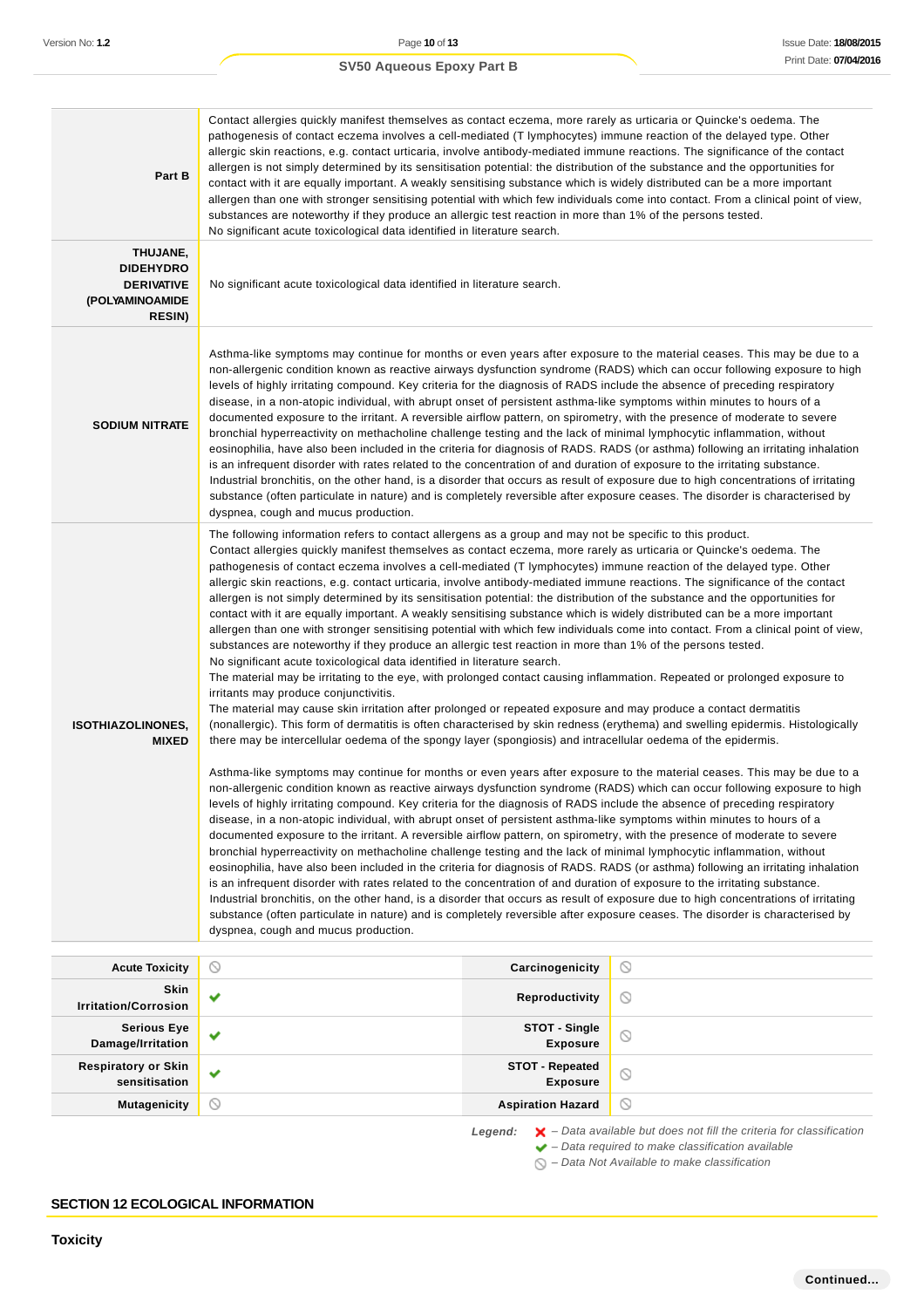| Ingredient     | Endpoint                                                                                                                                                                                                                                                                                                                                                                                    | <b>Test Duration (hr)</b> | <b>Species</b>                | Value        | Source         |
|----------------|---------------------------------------------------------------------------------------------------------------------------------------------------------------------------------------------------------------------------------------------------------------------------------------------------------------------------------------------------------------------------------------------|---------------------------|-------------------------------|--------------|----------------|
| sodium nitrate | EC <sub>50</sub>                                                                                                                                                                                                                                                                                                                                                                            | 384                       | Crustacea                     | 49.116mg/L   | 3              |
| sodium nitrate | EC <sub>50</sub>                                                                                                                                                                                                                                                                                                                                                                            | 96                        | Algae or other aguatic plants | 1181.887mg/L | 3              |
| sodium nitrate | <b>NOEC</b>                                                                                                                                                                                                                                                                                                                                                                                 | 2880                      | Fish                          | $1.6$ mg/L   | $\overline{4}$ |
| sodium nitrate | <b>LC50</b>                                                                                                                                                                                                                                                                                                                                                                                 | 96                        | Fish                          | >98.9mg/L    | 2              |
| sodium nitrate | EC <sub>50</sub>                                                                                                                                                                                                                                                                                                                                                                            | 48                        | Crustacea                     | 3581mg/L     | 2              |
| Legend:        | Extracted from 1. IUCLID Toxicity Data 2. Europe ECHA Registered Substances - Ecotoxicological Information - Aquatic Toxicity<br>3. EPIWIN Suite V3.12 - Aquatic Toxicity Data (Estimated) 4. US EPA, Ecotox database - Aquatic Toxicity Data 5. ECETOC<br>Aquatic Hazard Assessment Data 6. NITE (Japan) - Bioconcentration Data 7. METI (Japan) - Bioconcentration Data 8. Vendor<br>Data |                           |                               |              |                |

### **DO NOT** discharge into sewer or waterways.

# **Persistence and degradability**

|                                | Nater/Soil<br>Persistence: | stence: Air |
|--------------------------------|----------------------------|-------------|
| nitrate<br><b>SONILIM</b><br>. | LOW                        | LOW         |

# **Bioaccumulative potential**

| Ingredient     | <b>Bioaccumulation</b>  |
|----------------|-------------------------|
| sodium nitrate | LOW (LogKOW = $0.209$ ) |

# **Mobility in soil**

| Ingredient     | <b>Aobility</b>                  |
|----------------|----------------------------------|
| sodium nitrate | : 14.3)<br>$OW$ (KOC $=$<br>ັ∟ບ⊭ |

### **SECTION 13 DISPOSAL CONSIDERATIONS**

### **Waste treatment methods**

|                            | • Containers may still present a chemical hazard/ danger when empty.                                                                                                                                                                       |
|----------------------------|--------------------------------------------------------------------------------------------------------------------------------------------------------------------------------------------------------------------------------------------|
|                            | ▶ Return to supplier for reuse/ recycling if possible.                                                                                                                                                                                     |
|                            | Otherwise:                                                                                                                                                                                                                                 |
|                            | If container can not be cleaned sufficiently well to ensure that residuals do not remain or if the container cannot be used to<br>store the same product, then puncture containers, to prevent re-use, and bury at an authorised landfill. |
|                            | ► Where possible retain label warnings and SDS and observe all notices pertaining to the product.                                                                                                                                          |
|                            | Legislation addressing waste disposal requirements may differ by country, state and/ or territory. Each user must refer to                                                                                                                 |
|                            | laws operating in their area. In some areas, certain wastes must be tracked.                                                                                                                                                               |
|                            | A Hierarchy of Controls seems to be common - the user should investigate:                                                                                                                                                                  |
|                            | $\triangleright$ Reduction                                                                                                                                                                                                                 |
|                            | $\triangleright$ Reuse                                                                                                                                                                                                                     |
| <b>Product / Packaging</b> | $\triangleright$ Recycling                                                                                                                                                                                                                 |
| disposal                   | • Disposal (if all else fails)                                                                                                                                                                                                             |
|                            | This material may be recycled if unused, or if it has not been contaminated so as to make it unsuitable for its intended use.                                                                                                              |
|                            | If it has been contaminated, it may be possible to reclaim the product by filtration, distillation or some other means. Shelf life                                                                                                         |
|                            | considerations should also be applied in making decisions of this type. Note that properties of a material may change in use,                                                                                                              |
|                            | and recycling or reuse may not always be appropriate.                                                                                                                                                                                      |
|                            | DO NOT allow wash water from cleaning or process equipment to enter drains.                                                                                                                                                                |
|                            | If the may be necessary to collect all wash water for treatment before disposal.                                                                                                                                                           |
|                            | In all cases disposal to sewer may be subject to local laws and regulations and these should be considered first.                                                                                                                          |
|                            | • Where in doubt contact the responsible authority.                                                                                                                                                                                        |
|                            | ► Recycle wherever possible or consult manufacturer for recycling options.                                                                                                                                                                 |
|                            | • Consult State Land Waste Authority for disposal.                                                                                                                                                                                         |
|                            | ▶ Bury or incinerate residue at an approved site.                                                                                                                                                                                          |
|                            | ► Recycle containers if possible, or dispose of in an authorised landfill.                                                                                                                                                                 |
|                            |                                                                                                                                                                                                                                            |

### **SECTION 14 TRANSPORT INFORMATION**

# **Labels Required**

| $M_{21}$ | <b>NO</b>                   |
|----------|-----------------------------|
|          | N <sub>IO</sub><br>ınız<br> |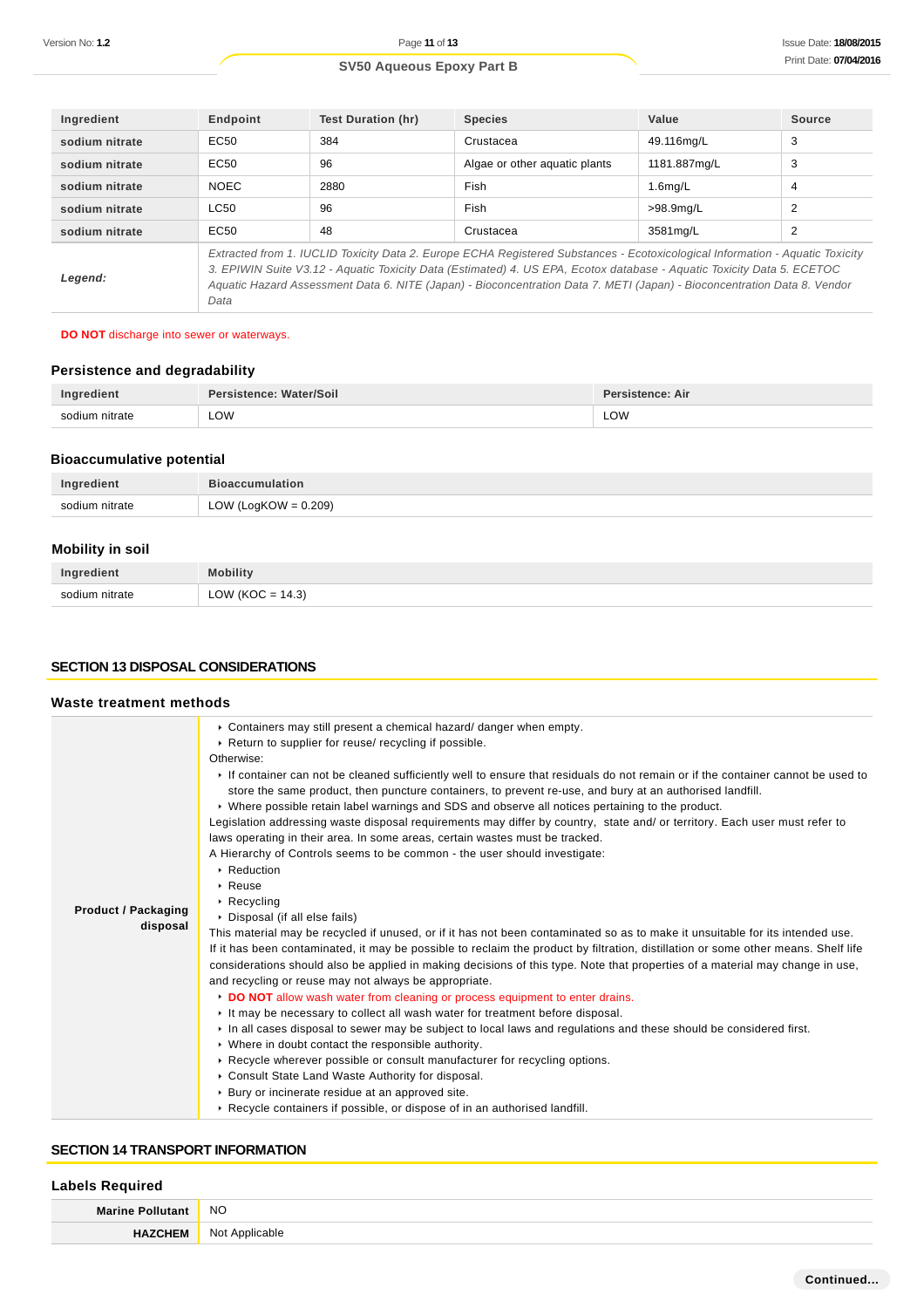### **Land transport (ADG): NOT REGULATED FOR TRANSPORT OF DANGEROUS GOODS**

**Air transport (ICAO-IATA / DGR): NOT REGULATED FOR TRANSPORT OF DANGEROUS GOODS**

### **Sea transport (IMDG-Code / GGVSee): NOT REGULATED FOR TRANSPORT OF DANGEROUS GOODS**

### **Transport in bulk according to Annex II of MARPOL and the IBC code**

Not Applicable

### **SECTION 15 REGULATORY INFORMATION**

# **Safety, health and environmental regulations / legislation specific for the substance or mixture**

### **THUJANE, DIDEHYDRO DERIVATIVE (POLYAMINOAMIDE RESIN)(58033-87-7) IS FOUND ON THE FOLLOWING REGULATORY LISTS**

Australia Inventory of Chemical Substances (AICS)

#### **SODIUM NITRATE(7631-99-4) IS FOUND ON THE FOLLOWING REGULATORY LISTS**

Australia Inventory of Chemical Substances (AICS)

#### **ISOTHIAZOLINONES, MIXED(55965-84-9) IS FOUND ON THE FOLLOWING REGULATORY LISTS**

Australia Hazardous Substances Information System - Consolidated Lists

| <b>National Inventory</b>        | <b>Status</b>                                                                                                                                                                                           |
|----------------------------------|---------------------------------------------------------------------------------------------------------------------------------------------------------------------------------------------------------|
| Australia - AICS                 | N (isothiazolinones, mixed)                                                                                                                                                                             |
| Canada - DSL                     | N (thujane, didehydro derivative (polyaminoamide resin))                                                                                                                                                |
| Canada - NDSL                    | N (isothiazolinones, mixed; thujane, didehydro derivative (polyaminoamide resin); sodium nitrate)                                                                                                       |
| China - IECSC                    | N (thujane, didehydro derivative (polyaminoamide resin))                                                                                                                                                |
| Europe - EINEC /<br>ELINCS / NLP | N (isothiazolinones, mixed; thujane, didehydro derivative (polyaminoamide resin))                                                                                                                       |
| Japan - ENCS                     | N (isothiazolinones, mixed; thujane, didehydro derivative (polyaminoamide resin))                                                                                                                       |
| Korea - KECI                     | N (thujane, didehydro derivative (polyaminoamide resin))                                                                                                                                                |
| New Zealand - NZIoC              | N (thujane, didehydro derivative (polyaminoamide resin))                                                                                                                                                |
| Philippines - PICCS              | N (thujane, didehydro derivative (polyaminoamide resin))                                                                                                                                                |
| USA - TSCA                       | N (isothiazolinones, mixed; thujane, didehydro derivative (polyaminoamide resin))                                                                                                                       |
| Legend:                          | $Y = All$ ingredients are on the inventory<br>$N = Not$ determined or one or more ingredients are not on the inventory and are not exempt from listing(see specific ingredients<br><i>in brackets</i> ) |

### **SECTION 16 OTHER INFORMATION**

### **Other information**

### **Ingredients with multiple cas numbers**

| Name                    | CAS No                 |
|-------------------------|------------------------|
| isothiazolinones, mixed | 55965-84-9, 96118-96-6 |

Classification of the preparation and its individual components has drawn on official and authoritative sources as well as independent review by the Chemwatch Classification committee using available literature references.

A list of reference resources used to assist the committee may be found at:

www.chemwatch.net

The SDS is a Hazard Communication tool and should be used to assist in the Risk Assessment. Many factors determine whether the reported Hazards are Risks in the workplace or other settings. Risks may be determined by reference to Exposures Scenarios. Scale of use, frequency of use and current or available engineering controls must be considered.

### **Definitions and abbreviations**

PC-TWA: Permissible Concentration-Time Weighted Average

PC-STEL: Permissible Concentration-Short Term Exposure Limit

IARC: International Agency for Research on Cancer

ACGIH: American Conference of Governmental Industrial Hygienists

STEL: Short Term Exposure Limit

TEEL: Temporary Emergency Exposure Limit。

IDLH: Immediately Dangerous to Life or Health Concentrations